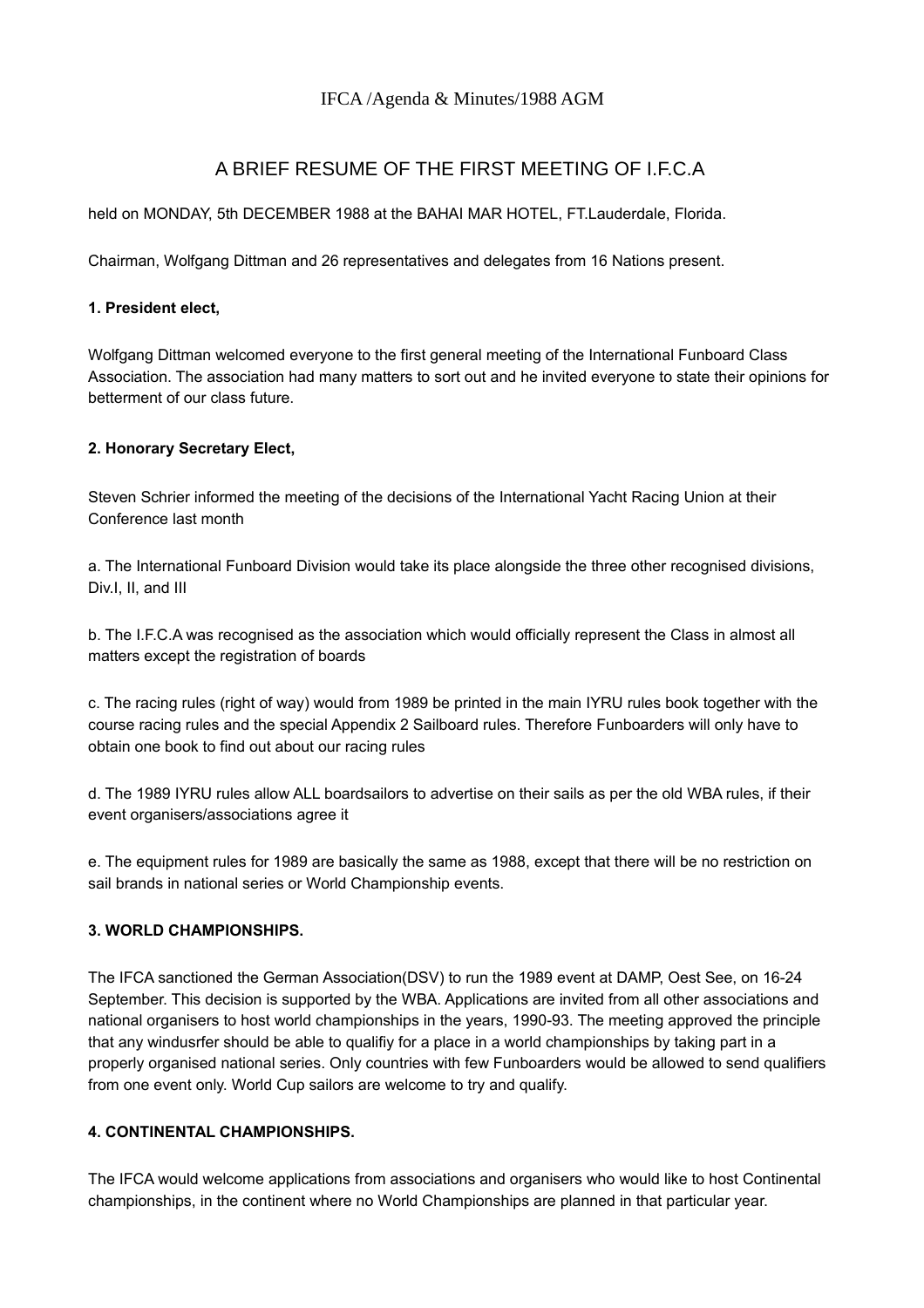### **5. YOUTH AND MASTERS CHAMPIONSHIPS.**

Some interest was shown in organising these events, either separately or inconjunction with major championships.

### **I.F.C A. MEETING. ...2.**

#### **IFCA-WBA RELATIONSHIP.**

The interests of IFCA and the WBA run on parrallel tracks. More boards for more sailors to take part in more events. The WBA has invited the IFCA to discuss future co-operation, which is written into our constitution. The WBA wil1 continue to be responsible for registering new~boards, inconjunction with the IYRU.

#### **6.CUSTOM BOARDS.**

The IFCA at present, is only concerned with racing for Series Production Boards, although it is fully aware that many associations and organisers, if not almost all, are involved in custom board events. Future plans may incorporate Custom boards but that is for the future.

#### **7. IFCA ORGANISATION.**

For the first year, the German and British Associations would combine their facilities to run the Class. The subscription required by the constitution is dependant upon the number of places taken up at the next World Championships. Associations and organisers who do not participate, would be invited-to contribute a small sum to cover the cost of supplying regular newsletters and other assistance in promoting Funboarding.

IFCA is governed by an Executive of 5 members, elected by delegates from each country. Wolfgang Dittmann, Steven Schrier and Bruno de Wannemaeker (Belgium) have indicated that they wish to continue working for the IFCA, having been leading members of the steering committee which got IFCA started.

Nominations are invited for the two remaining places, in writing, with a seconding signature from a fellow national association member. Nominations should be handed to Steven Schrier, before the start of the special general meeting planned for Friday, 9th, after racing.

#### **8. OTHER POINTS OF DISCUSSION.**

### **NEWSLETTER.**

It is planned to regularly distribute all members with an interesting and informative newsletter. We will feature information received from member associations and organisers especially important event dates and contacts.

#### **1990 RACING RULES.**

Some improvement to the rules, especially Slalom were contemplated. All proposals should be sent to IFCA by 1st July, latest.

#### **BENEFITS OF IYRU RECOGNITION.**